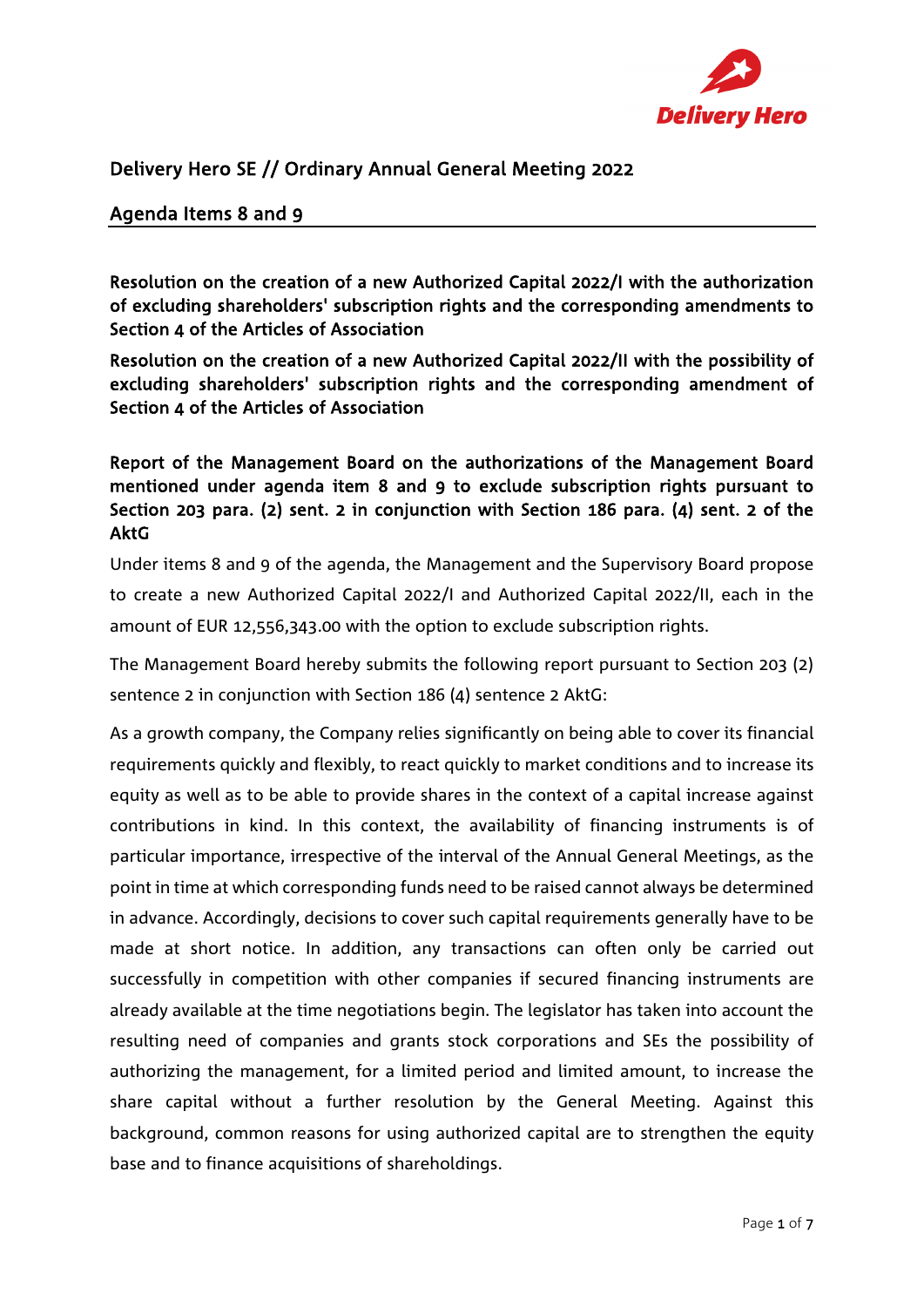The Management Board and Supervisory Board are of the opinion that it is reasonable to continue to allow the Company to increase the share capital on short notice under exclusion of subscription rights in order to give the Company flexibility for financing further growth and any acquisition opportunities, which may arise.

With the proposed creation of the Authorized Capital 2022/I and the Authorized Capital 2022/II, the Management Board of Delivery Hero SE will therefore be able to, at any time, align the net equity base of Delivery Hero SE to the business requirements within the specified limits and will be able to act swiftly and flexibly in the interest of the Company. In order to be able to do so, the Company must always have the necessary financing instruments available, regardless of specific utilization plans. As decisions on covering capital needs are normally to be made on short notice, it is important for the Company not to depend on the intervals of the annual general meetings of shareholders and not to have to wait for extraordinary general meetings. The legislator has considered this requirement by way of the instrument of authorized capital.

By means of the creation of the Authorized Capital 2022/I and the Authorized Capital 2022/II, the Management Board is in each case authorized to increase, with the approval of the Supervisory Board, the Company's share capital once or several times until June 15, 2027 by issuing up to 12,556,343 new registered shares against cash and/or contribution in kind by a total of up to EUR 12,556,343.00 (Authorized Capital 2022/I and Authorized Capital 2022/II).

When utilizing the Authorized Capital 2022/I and the Authorized Capital 2022/II, shareholders are generally entitled to a subscription right. Pursuant to Section 203 para. (1) sent. 1 in conjunction with Section 186 para. (5) AktG, the new shares can also be underwritten by one or several credit institutions that must undertake to offer them to the shareholders for subscription ("indirect subscription right"). In this context, the Management Board, with the approval of the Supervisory Board, shall be allowed to design the subscription right partly as an immediate subscription right and otherwise as an indirect subscription right. The proposed authorization provides for the Management Board to be allowed to exclude the shareholders' subscription right, in whole or in part, in the below-described cases, in accordance with the legal provisions and with the approval of the Supervisory Board. However, to explicitly protect the asset and investment interests of shareholders, the authorization to exclude subscription rights in the case of cash capital increases in accordance with Section 186 para. (3) sent. 4 AktG shall be significantly limited. This authorization to exclude subscription rights shall only apply subject to the provision that the proportion of the share capital arithmetically attributable to the shares issued with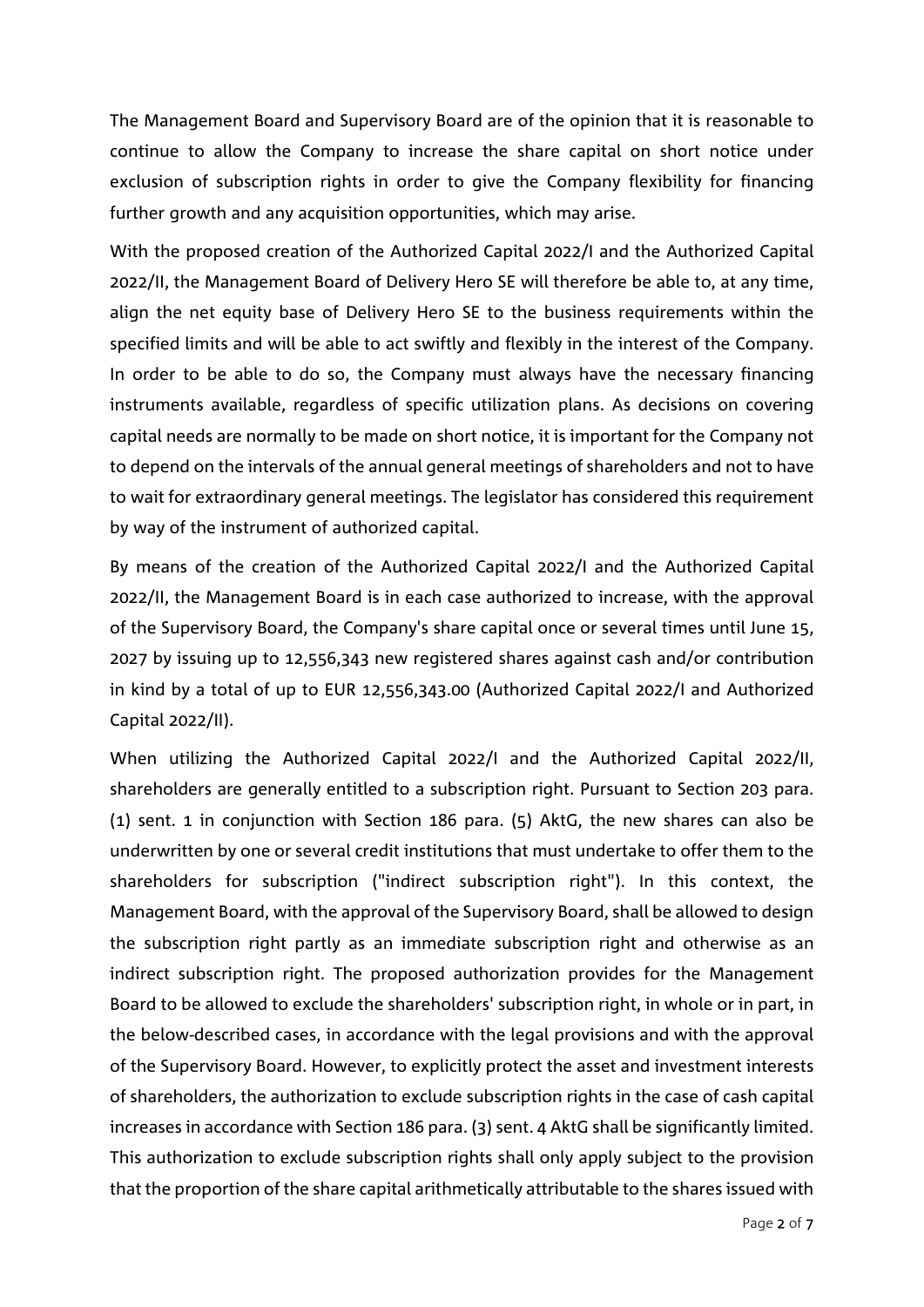exclusion of subscription rights must not exceed in total the limit of 10% of the share capital. This will provide better protection against dilution of the shareholders' interest.

#### Exclusion of subscription rights for fractional amounts

The Management Board shall be authorized to exclude the shareholders' subscription right for fractional amounts with the approval of the Supervisory Board. Such exclusion of the subscription right shall enable a practicable subscription process and thus facilitate the technical implementation of a capital increase. The value of the fractional amounts is generally low, but the expense of issuing shares without excluding the subscription right for fractional amounts is usually much higher. With respect to fractional amounts, the costs associated with trading in subscription rights would be out of proportion to the shareholders' actual benefits. The new shares, which - as "free fractions" - are excluded from the shareholders' subscription right, will be used in the Company's best interest. The exclusion of the subscription right in these cases therefore serves the practicability and facilitates the execution of an issuance of new shares.

#### Exclusion of subscription rights in case of capital increases against contribution in kind

The Management Board shall also be authorized to exclude the shareholders' subscription rights with the approval of the Supervisory Board in case of a capital increase against contributions in kind, in particular in connection with mergers of companies or the (also indirect) acquisition of companies, operations, parts of companies, participations or other assets or claims for the acquisition of assets including claims against the Company or its group companies. This should enable Delivery Hero SE to quickly and flexibly offer shares in the Company in appropriate cases in order to fulfill claims arising from the preparation, execution, implementation or settlement of contractual or statutory acquisitions as well as mergers. Delivery Hero SE has to be able to act quickly and flexibly in the interest of its shareholders, at any time. This includes acquiring, on short notice, companies, and operations, parts of companies, participations or other assets or claims for the acquisition of assets including claims against the Company or its group companies in order to improve its competitive position. In return, it may be reasonable or even necessary to grant shares in order to preserve liquidity or to meet the sellers' expectations. Granting of shares instead of cash may also make sense from the perspective of an optimal financing structure. This will not be disadvantageous to the Company, as the emission of shares against a contribution in kind requires for the value of such contribution in kind to be in due proportion to the value of the shares. When determining the valuation ratio, the Management Board must make sure to protect the interests of the Company and of its shareholders appropriately and to achieve an adequate issue price for the new shares.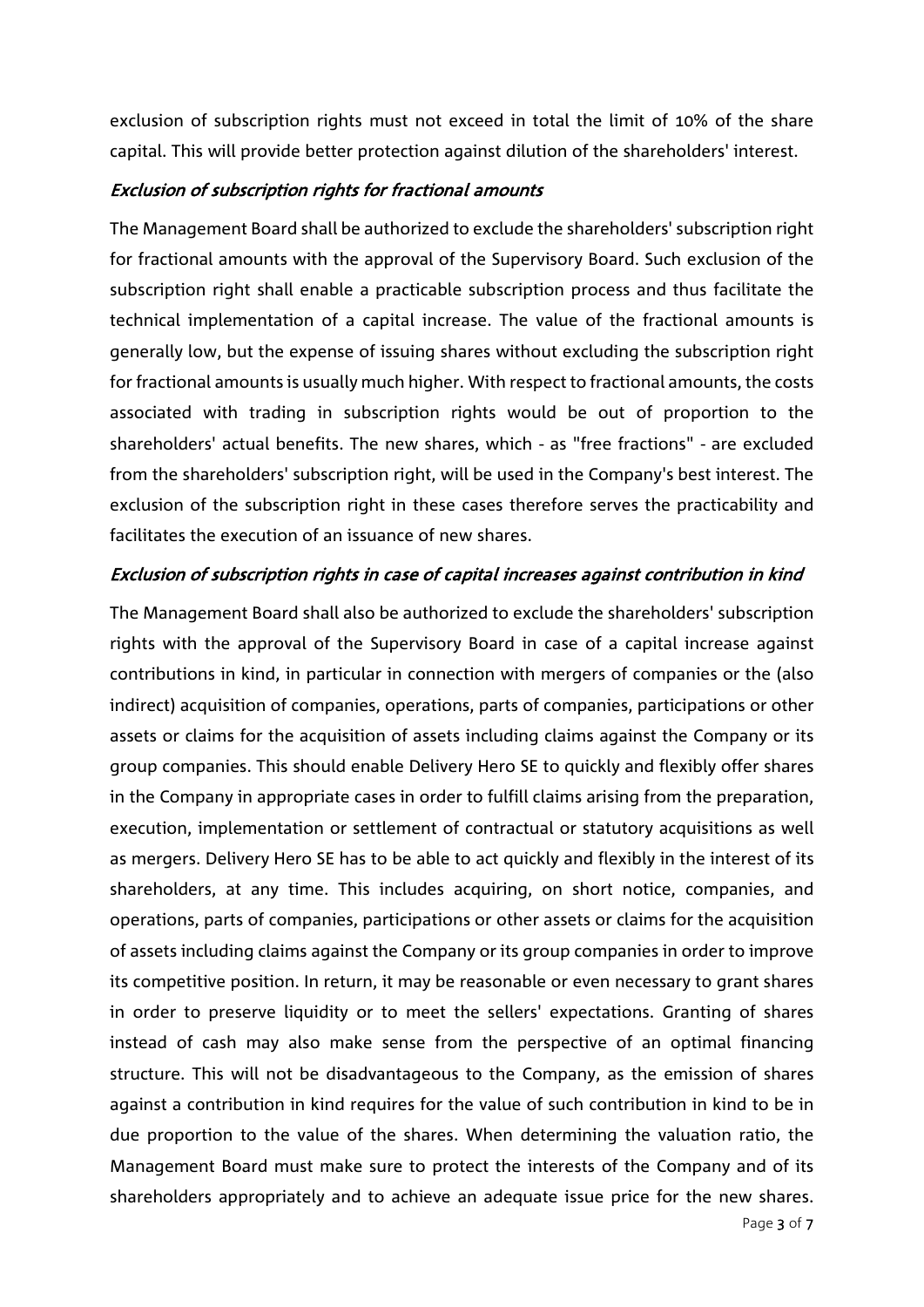Moreover, the Company's listing on the stock exchange essentially gives every shareholder the opportunity to increase its participation quota by acquiring additional shares.

# Exclusion of subscription rights in case of cash capital increases pursuant to Section 186 para. (3) sent. 4 AktG

In case of cash capital increases, the Management Board shall be authorized to exclude the subscription right pursuant to Section 203 para. (1) sent. 1 and 2, Section 186 para. (3) sent. 4 AktG with the approval of the Supervisory Board, if the par value of the new shares does not fall substantially short of the stock exchange price of the already listed shares. It may be reasonable to use this option of excluding the subscription right if the Company wishes to take advantage of favorable market conditions quickly and flexibly and to cover, on very short notice, any capital requirements that may arise in this context. The two-week subscription period that is required when granting a subscription right to the shareholders (Section 203 para. (1) sent. 1 in conjunction with Section 186 para. (1) sent. 2 AktG) does not allow for a comparable short-term reaction to current market conditions. Moreover, due to the volatility of the equity markets, conditions close to market-conditions can generally only be achieved if they do not bind the Company over a longer period. When granting a subscription right, Section 203 para. (1) sent. 1 in conjunction with Section 186 para. (2) AktG requires for the final subscription price to be published no later than three days before the expiry of the subscription period. This means that the granting of a subscription right is associated with a greater market risk – in particular the price change risk existing for several days – than an allocation without subscription rights. For a successful placement, therefore, appropriate safety discounts to the current stock exchange price are regularly required when granting subscription rights; this will normally result in less favorable conditions for the Company than a capital increase under exclusion of the subscription right. The exclusion of the subscription right allows for a placement close to the stock exchange price. Also, if a subscription right is granted, a complete placement is not easily guaranteed due to the uncertainty regarding the exercise of the subscription rights by the beneficiaries and a subsequent placement with third parties is normally associated with extra expenses. The portion of the share capital attributable to the shares issued under such an exclusion of subscription rights, must not, in accordance with the authorizations proposed here, exceed, in total, 10 % of the share capital either at the time of said authorization taking effect or at the time of said authorization being exercised. In this context, the legislator assumes it is possible and reasonable to expect the shareholders to maintain their participation quota by purchases on the market. In calculating this limit of 10 % of the share capital, the pro rata amount of the share capital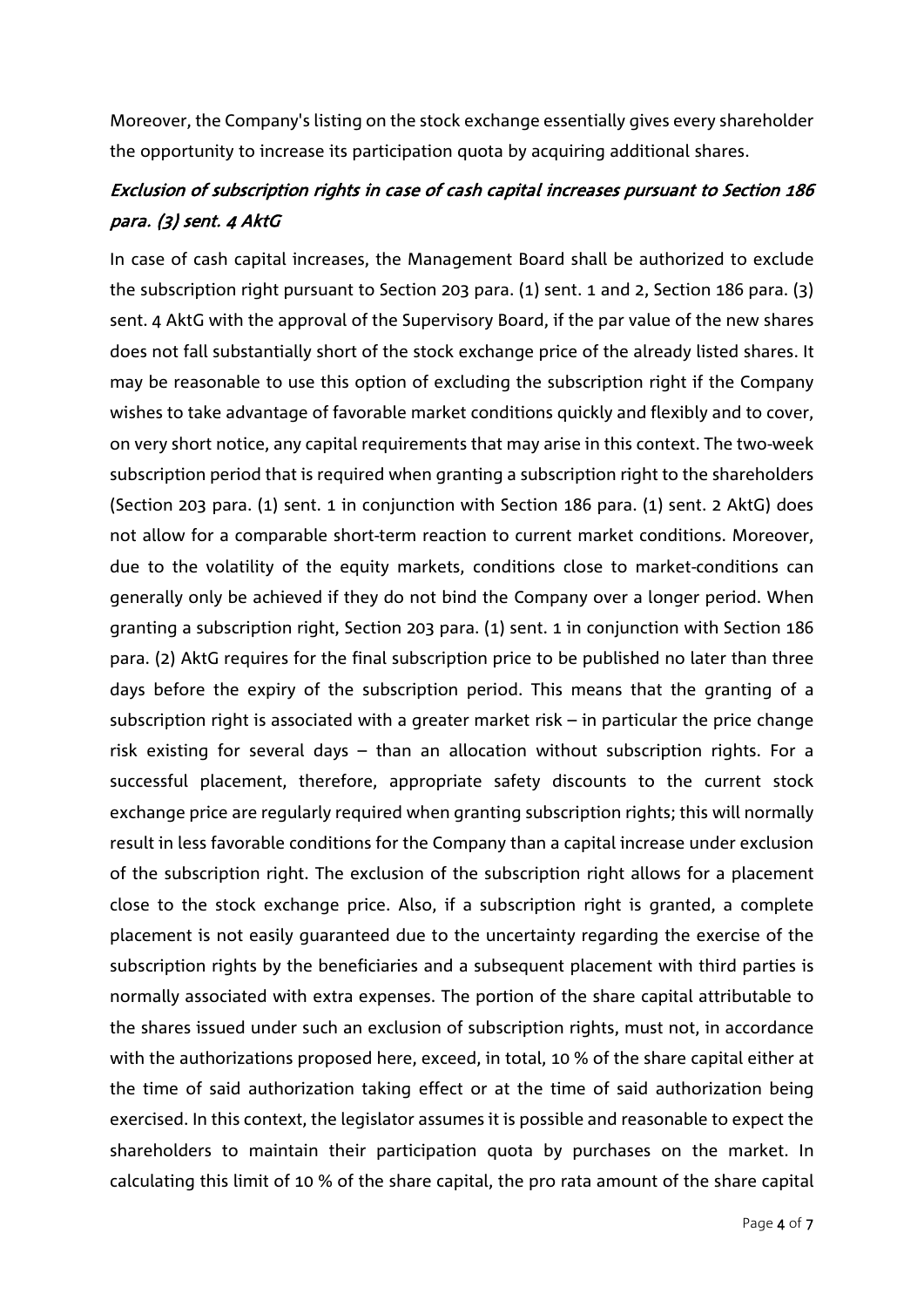attributable to shares sold during the terms of the Authorized Capital 2022/I and the Authorized Capital 2022/II on the basis of an authorization to sell own shares pursuant to or in accordance with Sections 71 para. (1) no. 8 sent. 5, 186 para. (3) sent. 4 AktG under an exclusion of subscription rights shall be included. Moreover, the pro rata amount of the share capital attributable to the shares issued during the term of the Authorized Capital 2022/I and the Authorized Capital 2022/II on the basis of other authorizations to issue shares of the Company under exclusion of shareholders' subscription rights in direct or analogous application of Section 186 para. (3) sent. 4 AktG shall also be included. Furthermore, the pro rata amount of the share capital attributable to the shares that can be or are to be issued to service bonds with conversion and/or option rights or with conversion and/or option obligations shall be credited if the bonds are issued during the term of the Authorized Capital 2022/I and the Authorized Capital 2022/II under exclusion of shareholders' subscription rights in corresponding application of Section 186 para. (3) sent. 4 AktG. These deductions serve to protect the shareholders in order to keep the dilution of their participation as low as possible. The imputation model makes it possible that even if capital measures are combined with the issue of bonds and/or the sale of treasury shares, the participation quota of the shareholders is not diluted by more than 10 %. Furthermore, due to the issue price of the new shares being close to the stock exchange price and the limited volume of the capital increase without subscription rights, shareholders generally have the opportunity to maintain their participation quota by acquiring the required shares on approximately the same terms via the stock exchange. It is therefore ensured that, in accordance with the legal assessment of Section 186 para. (3) sent. 4 AktG, the financial and investment interests are adequately protected when the Authorized Capital 2022/I and the Authorized Capital 2022/II is utilized under exclusion of subscription rights, while the Company is given further scope for action in the interest of all shareholders.

### Exclusion of subscription rights for bonds and warrants

The Management Board shall also be authorized to exclude the shareholders' subscription right with the approval of the Supervisory Board, if and insofar as is necessary to grant the bearers or creditors of conversion and/or option rights, and/or the bearers or creditors of bonds carrying conversion and/or option obligations, which will be issued by the Company or by its affiliated companies, a subscription right to an extent they would be entitled to after the exercise of the conversion or option rights or after the fulfilment of a conversion or option obligation. The background is as follows: In addition to the conversion or option price, the economic value of the aforementioned conversion and/or option rights or the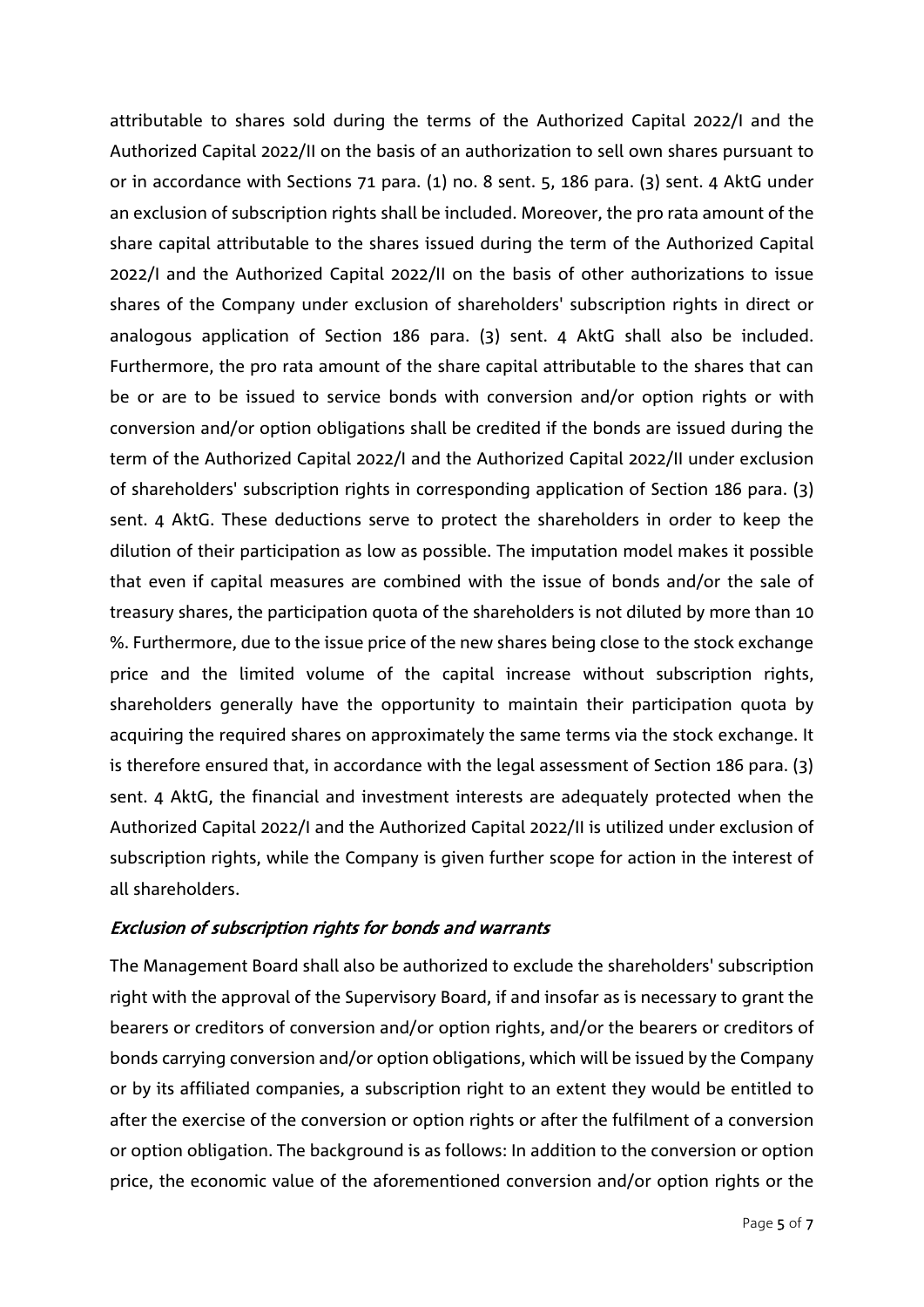Page 6 of 7 bonds with conversion and/or option obligations also depends in particular on the value of the shares of the Company to which the conversion and/or option rights or conversion and/or option obligations relate. In order to ensure a successful placement of the relevant bonds or to avoid a corresponding price discount in the placement, it is therefore customary to include dilution protection provisions in the terms and conditions of the bonds which protect the beneficiaries against a loss in value of their conversion or option rights due to a dilution in the value of the shares to be subscribed; the inclusion of such anti-dilution provisions in the bond or option terms is accordingly also provided for in the existing and the newly to be created authorizations to issue convertible bonds and/or bonds with warrants and/or profit-sharing rights with option and/or conversion rights (or a combination of these instruments). A subsequent share issue granting the shareholders' subscription rights would typically lead to such a dilution in value without protection against dilution. In that case, the aforementioned anti-dilution provisions in the terms and conditions of the bond regularly provide for a reduction of the conversion and/or option price, having the consequence that the funds received by the Company in case of a later conversion or exercise of the option or later fulfilment of a conversion or option obligation are reduced or that the number of shares to be issued by the Company is increased. As an alternative, by means of which the reduction of the conversion and/or option price can be avoided, the anti-dilution provisions normally permit the beneficiaries of Bonds with conversion and/or option rights or conversion and/or option obligations to be granted a subscription right to new shares to the extent to which they would be entitled to after exercising their own conversion and/or option rights or after the fulfilment of their conversion and/or option obligations. They are thus treated as if they had already become shareholders by exercising their conversion or option rights or by fulfilling any conversion or option obligations prior to the Subscription Offer and to this extent have already become shareholders; they are thus compensated for the dilution in value - like all shareholders already involved - by the value of the subscription right. For the Company, this second alternative – namely the granting of dilution protection – has the advantage that the conversion and/or option price does not have to be reduced; it therefore serves to guarantee the greatest possible inflow of funds in the event of a subsequent conversion or exercise of an option or the subsequent fulfilment of any conversion or option obligation or reduces the number of shares to be issued in this case. This also benefits the shareholders involved, so that it also compensates for the restriction of their subscription rights. Their subscription right, as such, remains intact and is reduced merely proportionately to the extent to which a subscription right is granted not only to the participating shareholders, but also to the bearers of the conversion and/or option rights